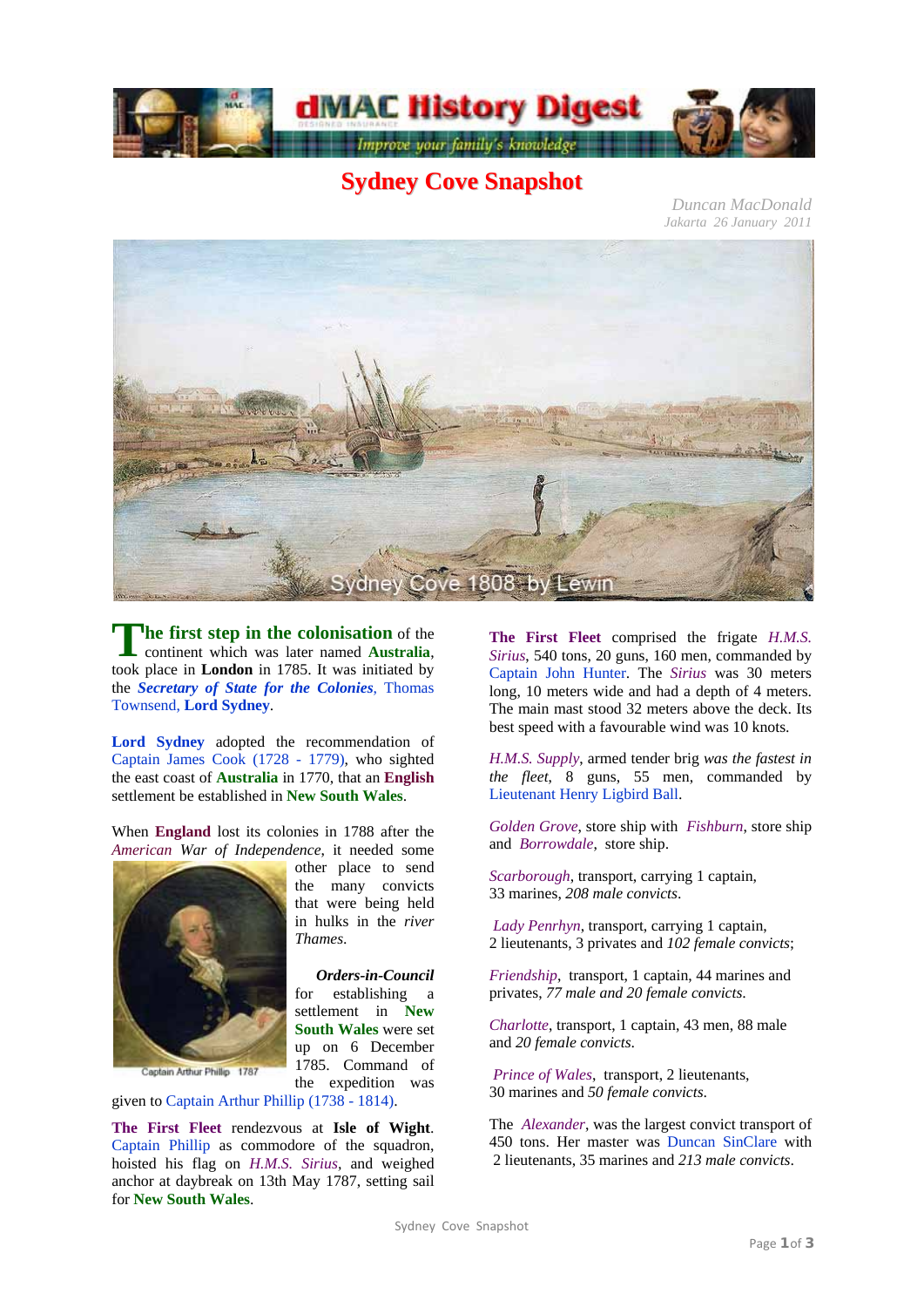The total number of persons who embarked in the first fleet on that fateful Sunday was:

| Civil officers                        | 10    |
|---------------------------------------|-------|
| <b>Marines including officers</b>     | 212   |
| Wives (28) and children (17) of above | 45    |
| Other free persons                    | 81    |
| <b>Male convicts</b>                  | 504   |
| <b>Female convicts</b>                | 192   |
| Τοται                                 | 1.044 |

The *Supply* sighted the coast of **New South Wales** on 3 January 1788 and anchored in **Botany Bay** on 18 January 1788. The *Sirius* with the remainder of the convoy arrived on 20th January 1788. The number of persons landed was 1,030. *That meant only 14 persons died on the eight month voyage (1.3%)* which was very low by the standards of the day.

There was no fresh water at **Botany Bay** and it was considered to be exposed to bad weather. Governor Phillip, together with Captain Hunter and several other officers, therefore set out in whale boats for a bay to the north, mentioned by Captain Cook, called **Broken Bay**.

They entered a place on the way marked **"Port Jackson"** and selected a cove *"about half-a-mile in length and a quarter-of-a-mile across the entrance"* situated six miles inside this harbour, as a place for the new settlement.

In honour of **Lord Sydney**, the Governor named it **Sydney Cove** on 22 January 1788



The following day while sailing back to **Botany Bay**, on a point of land on the north side of **Port Jackson**, Phillip noticed the *confident and manly behaviour* of the natives at the water's edge. So he named it **Manly Cove**.

In one of history's more amazing coincidences, 2 **French** frigates under the command of Comte de Laperouse (1741-1788), sailed into **Botany Bay** on *24 January 1788*, while the **English** were relocating.

The **French** were treated courteously by the **English** and fortunately some of Laperouse letters and document were given to the **English** and eventually sent back to **Paris** via **London**.

Laperouse sailed from **Botany Bay** on 10 March 1788 for **New Caledonia** and **Santa Cruz** islands. *They were never seen again.*

Governor Phillip in the *Supply* and the rest of the fleet quit **Botany Bay** and sailed into **Port Jackson** on 25th January 1788.



Sydney Cove 26 Jan 1788

The colony of **New South Wales** was formally taken possession in the name of the **King of England** by Governor Arthur Phillip on **26 January 1788**. British colours were hoisted on **Dawes Point**.

The Governor and principal officers assembled and drank the **King's** health and success to the new colony.

> It is not recorded what the local **aboriginals** thought of all this

Three of the transports *Lady Penrhyn, Scarborough* and *Charlotte* left for **China** to load tea for the *East India Company*. The *Supply* also sailed for **Lord Howe Island** on 6 May 1788.

The new colony ran low on food and rationing was enforced. The *Sirius* was despatched to the **Cape of Good Hope** on 30 September 1788 for supplies.

The Sirius returned with four months provisions on 9 May 1789, which led to great rejoicing in the colony. *Unfortunately the Sirius was later wrecked on Norfolk Island in 1790*.